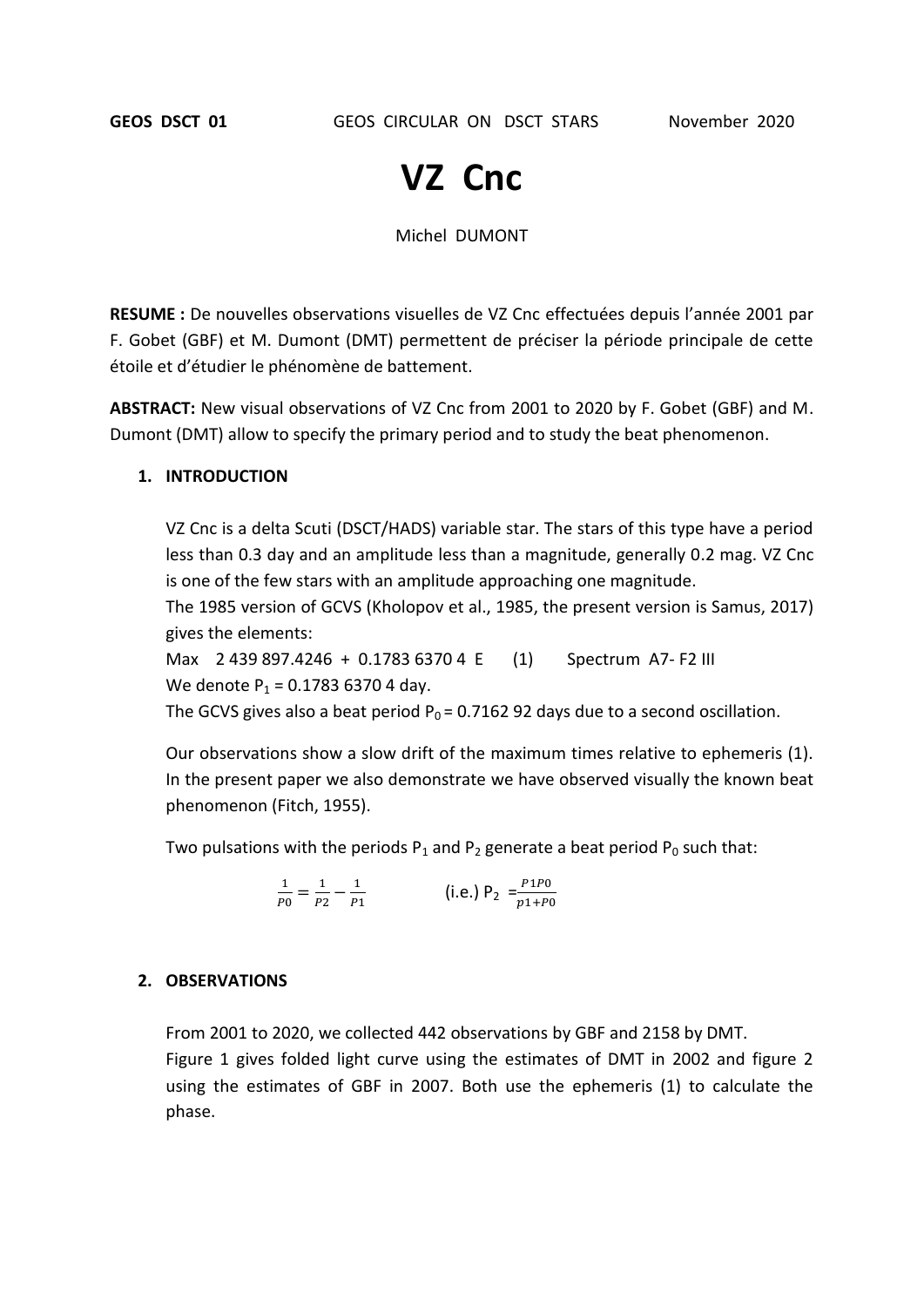

From the observations, we extract 7 maxima observed by GBF and 36 by DMT. Figure 3 shows the light curve of the maximum simultaneously observed by GBF and DMT on April 21, 2007.



Table 1 gives the list of the observed heliocentric times of maximum.

Column 1: Calendar date Column 5: Number of observations Column 2: Time in UT Column 6: Phase according to (1) Column 3: HJD: 24… Column 7: Magnitude of the star at maximum Column 4: Probable error Column 8: Observer.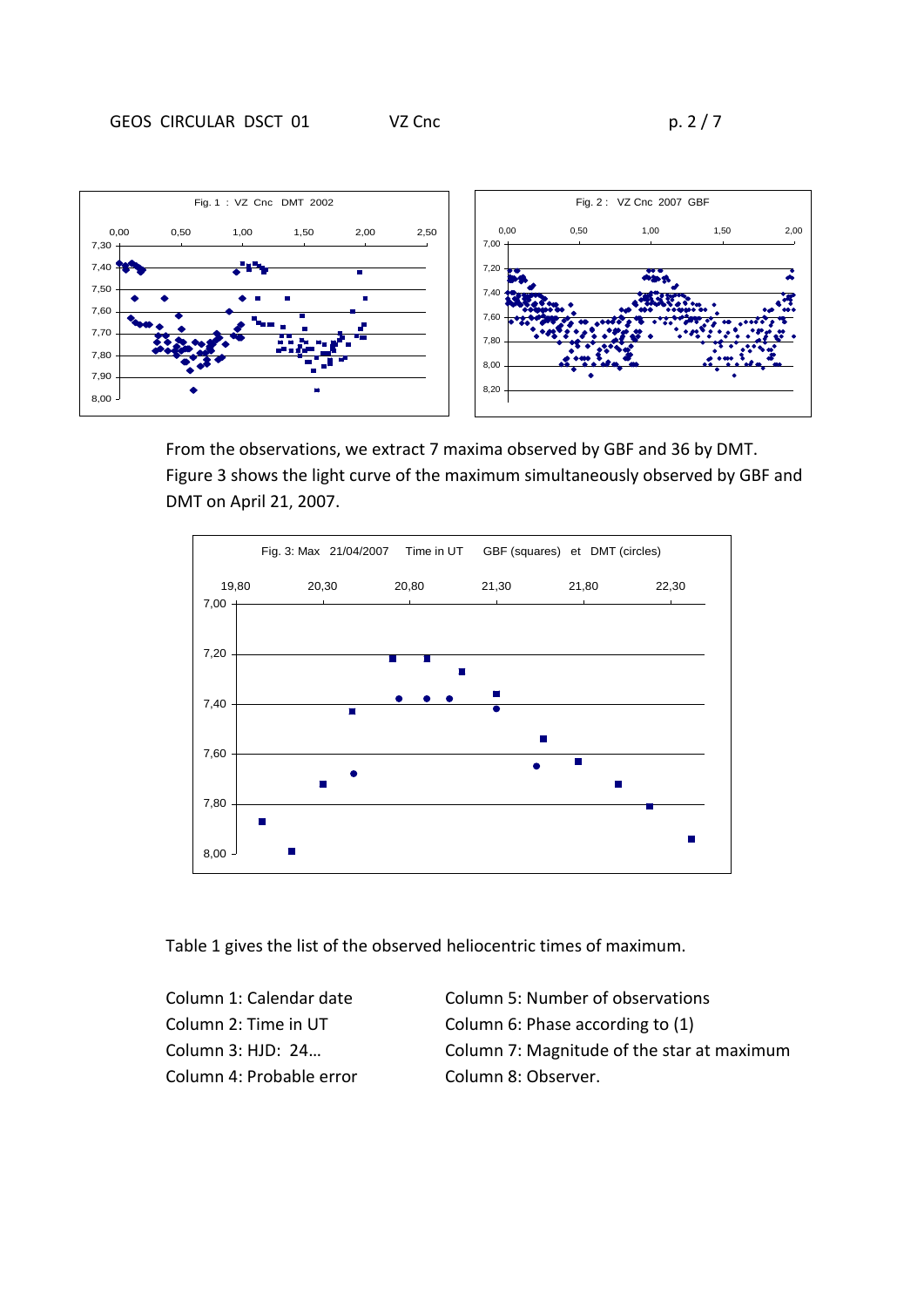# Table 1

| 1          | $\overline{2}$ | 3           | 4     | 5              | 6       | 7    | 8          |
|------------|----------------|-------------|-------|----------------|---------|------|------------|
| 11/04/2004 | 21h 32         | 53 107,3989 | 0,007 | 8              | 0,00928 | 7,44 | <b>DMT</b> |
| 07/05/2005 | 20h 59         | 53 498,3736 | 0,004 | 6              | 0,01747 | 7,02 | <b>DMT</b> |
| 07/04/2006 | 20h 13         | 53 833,3446 | 0,014 | 6              | 0,03969 | 7,07 | GBF        |
| 30/04/2006 | 20h 34         | 53 856,3569 | 0,010 | 11             | 0,05865 | 7,01 | GBF        |
| 21/02/2007 | 19h 37         | 54 153,3226 | 0,008 | 13             | 0,00333 | 7,40 | <b>GBF</b> |
| 06/04/2007 | 21h 22         | 54 197,3925 | 0,009 | 13             | 0,08219 | 7,30 | <b>GBF</b> |
| 11/04/2007 | 21h 10         | 54 202,3837 | 0,014 | 13             | 0,06546 | 7,28 | <b>GBF</b> |
| 16/04/2007 | 21h 14         | 54 207,3861 | 0,007 | 9              | 0,11152 | 7,36 | <b>DMT</b> |
| 19/04/2007 | 21h 29         | 54 210,3962 | 0,006 | 14             | 0,98772 | 7,22 | <b>GBF</b> |
| 21/04/2007 | 20h 48         | 54 212,3675 | 0,006 | 16             | 0,03985 | 7,22 | <b>GBF</b> |
| 21/04/2007 | 20h 54         | 54 212,3717 | 0,008 | 6              | 0,06340 | 7,38 | <b>DMT</b> |
| 11/02/2008 | 23h 02         | 54 508,4652 | 0,007 | $\overline{7}$ | 0,11807 | 7,42 | <b>DMT</b> |
| 30/03/2009 | 20h 50         | 54 921,3717 | 0,010 | 8              | 0,08738 | 7,40 | <b>DMT</b> |
| 14/03/2010 | 21h 55         | 55 270,4173 | 0,005 | 7              | 0,01915 | 7,29 | <b>DMT</b> |
| 31/03/2010 | 20h 47         | 55 287,3687 | 0,007 | 9              | 0,05755 | 7,38 | <b>DMT</b> |
| 08/04/2010 | 21h 40         | 55 295,4049 | 0,004 | $\overline{7}$ | 0,11268 | 7,15 | <b>DMT</b> |
| 07/03/2011 | 0h 23          | 55 627,5206 | 0,004 | 11             | 0,12660 | 7,42 | <b>DMT</b> |
| 01/04/2011 | 20h 55         | 55 653,3742 | 0,004 | $\overline{7}$ | 0,07537 | 7,40 | <b>DMT</b> |
| 19/04/2011 | 21h 43         | 55 671,4059 | 0,009 | 6              | 0,17049 | 7,01 | <b>DMT</b> |
| 28/03/2012 | 22h 35         | 56 015,4439 | 0,004 | 11             | 0,02705 | 7,49 | <b>DMT</b> |
| 19/02/2013 | 22h 54         | 56 343,4594 | 0,010 | 8              | 0,05311 | 7,39 | <b>DMT</b> |
| 26/01/2014 | 23h 35         | 56 684,4883 | 0,010 | 11             | 0,03908 | 7,39 | <b>DMT</b> |
| 21/02/2014 | 21h 02         | 56 710,3816 | 0,017 | 8              | 0,21004 | 7,40 | <b>DMT</b> |
| 11/02/2015 | 23h 25         | 57 065,4812 | 0,010 | 11             | 0,08409 | 7,38 | <b>DMT</b> |
| 07/04/2015 | 22h 14         | 57 120,4286 | 0,004 | 7              | 0,14789 | 6,88 | <b>DMT</b> |
| 20/04/2015 | 22h 27         | 57 133,4364 | 0,006 | 9              | 0,07640 | 6,97 | <b>DMT</b> |
| 28/03/2016 | 22h20          | 57 476,4336 | 0,004 | 12             | 0,09769 | 7,22 | <b>DMT</b> |
| 31/03/2016 | 23h 22         | 57 479,4764 | 0,006 | 11             | 0,15722 | 7,40 | <b>DMT</b> |
| 05/05/2016 | 22h 10         | 57 514,4229 | 0,007 | 11             | 0,08553 | 7,22 | <b>DMT</b> |
| 16/03/2017 | 22h 07         | 57 829,4255 | 0,007 | 14             | 0,15450 | 6,94 | <b>DMT</b> |
| 26/03/2017 | 21h 39,5       | 57 839,4056 | 0,004 | 9              | 0,10810 | 7,02 | <b>DMT</b> |
| 18/04/2017 | 22h 02         | 57 862,4192 | 0,004 | 8              | 0,13440 | 6,76 | <b>DMT</b> |
| 20/04/2017 | 21h 25         | 57 864,3933 | 0,004 | $\overline{7}$ | 0,20220 | 7,38 | <b>DMT</b> |
| 23/04/2017 | 21h 53         | 57 867,4124 | 0,004 | 11             | 0,12890 | 6,56 | <b>DMT</b> |
| 13/03/2018 | 23h 50         | 58 191,4972 | 0,006 | 13             | 0,11740 | 7,42 | <b>DMT</b> |
| 20/03/2018 | 22h 48         | 58 198,4536 | 0,004 | 10             | 0,11860 | 6,51 | <b>DMT</b> |
| 19/04/2018 | 22h 00         | 58 228,4177 | 0,007 | 14             | 0,11300 | 6,94 | <b>DMT</b> |
| 27/01/2019 | 23h 15         | 58 511,4744 | 0,007 | $\overline{7}$ | 0,07650 | 7,02 | <b>DMT</b> |
| 26/03/2019 | 23h 03         | 58 569,4636 | 0,004 | 6              | 0,19420 | 7,06 | <b>DMT</b> |
| 05/04/2019 | 22h 30         | 58 579,4399 | 0,007 | 8              | 0,12660 | 6,67 | <b>DMT</b> |
| 20/04/2019 | 22h 20         | 58 594,4315 | 0,010 | 8              | 0,17730 | 6,93 | <b>DMT</b> |
| 30/03/2020 | 21h 16         | 58 939,3889 | 0,010 | 8              | 0,18850 | 7,39 | <b>DMT</b> |
| 14/04/2020 | 21h 00         | 58 954,3765 | 0,007 | 5              | 0,21680 | 7,45 | <b>DMT</b> |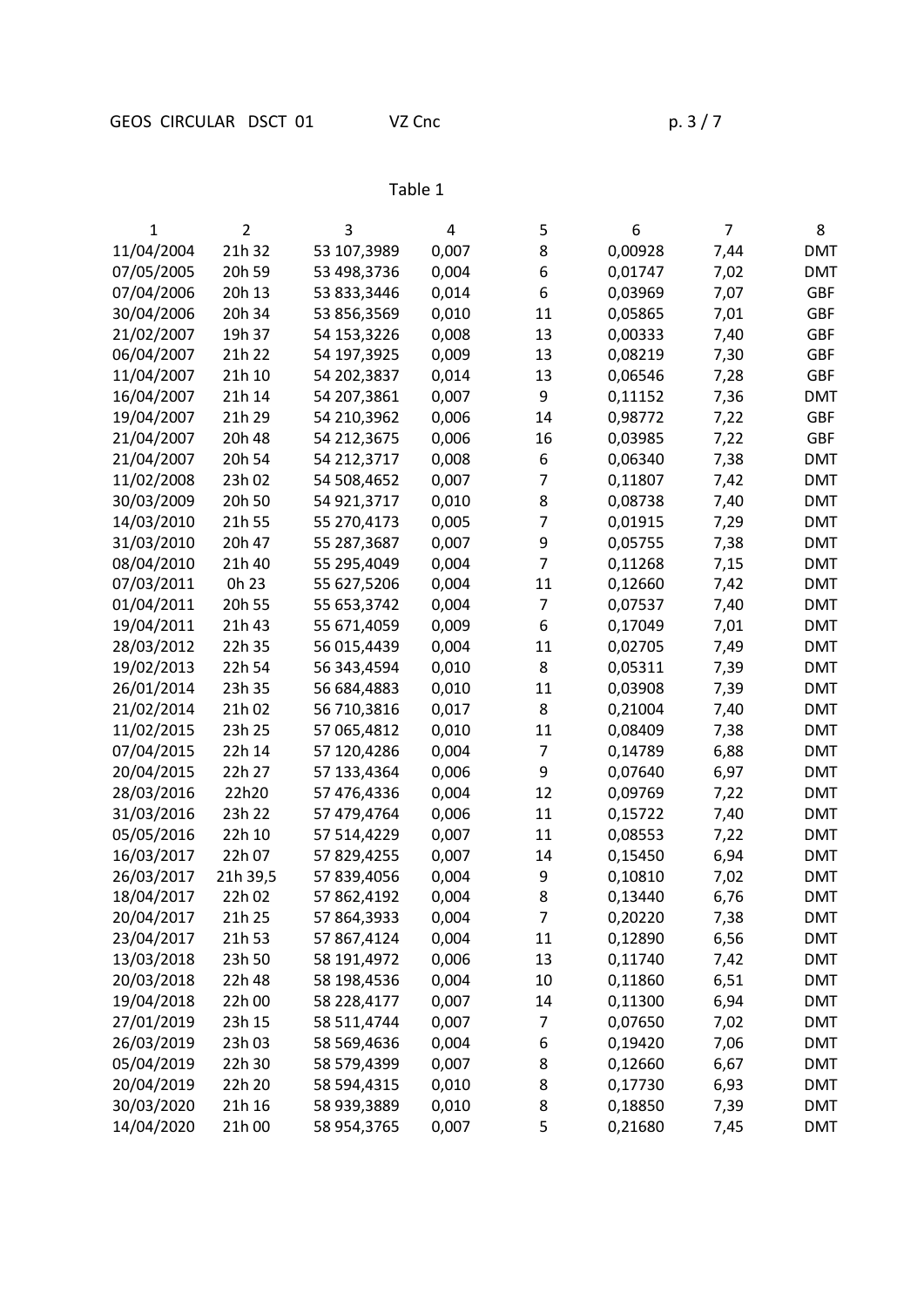Figure 4 shows the evolution of the moment of the maximum according to (1), with in abscissa HJD-245000 and in ordinate the O-C in days.



We note a slight delay which increases slowly and linearly. It means that the period is constant, but  $P_1$  is a little too short. The equation of the fitting line is:

$$
y = \frac{2}{10^5}x - 0.036
$$

Since the date (245)3100 until (245) 8950, the phase of the maximum according with (1) moved from 0.026 to 0.143 in 5850 days that is 32798 cycles. Then every cycle is longer than P<sub>1</sub> by 3,56729 .10<sup>-6</sup> P<sub>1</sub> or 6,362751 .10<sup>-7</sup> day. The new period is then:  $P'$ <sub>1</sub> = P<sub>1</sub> + 0,000 000 636 day = 0,178 364 34 day.

#### **3. THE BEAT PERIOD**

But, VZ Cnc has many oscillations with different periods  $P_1$ ,  $P_2$ , ... and surely others as J.N. Fu and S.Y. Jiang (1999) have shown. The first mention and measure of a beat period is due to Fitch (1955).

When the maxima of two pulsations occur at the same time, we observe an exceptionally bright maximum, but if the maximum of the first pulsation falls at the minimum of the second pulsation, the maximum is less pronounced. We can observe this situation in figure 5 in the observations of DMT in 2015, showing a great dispersion of the estimates at the maximum. The time interval between two exceptionally bright maxima is the beat period.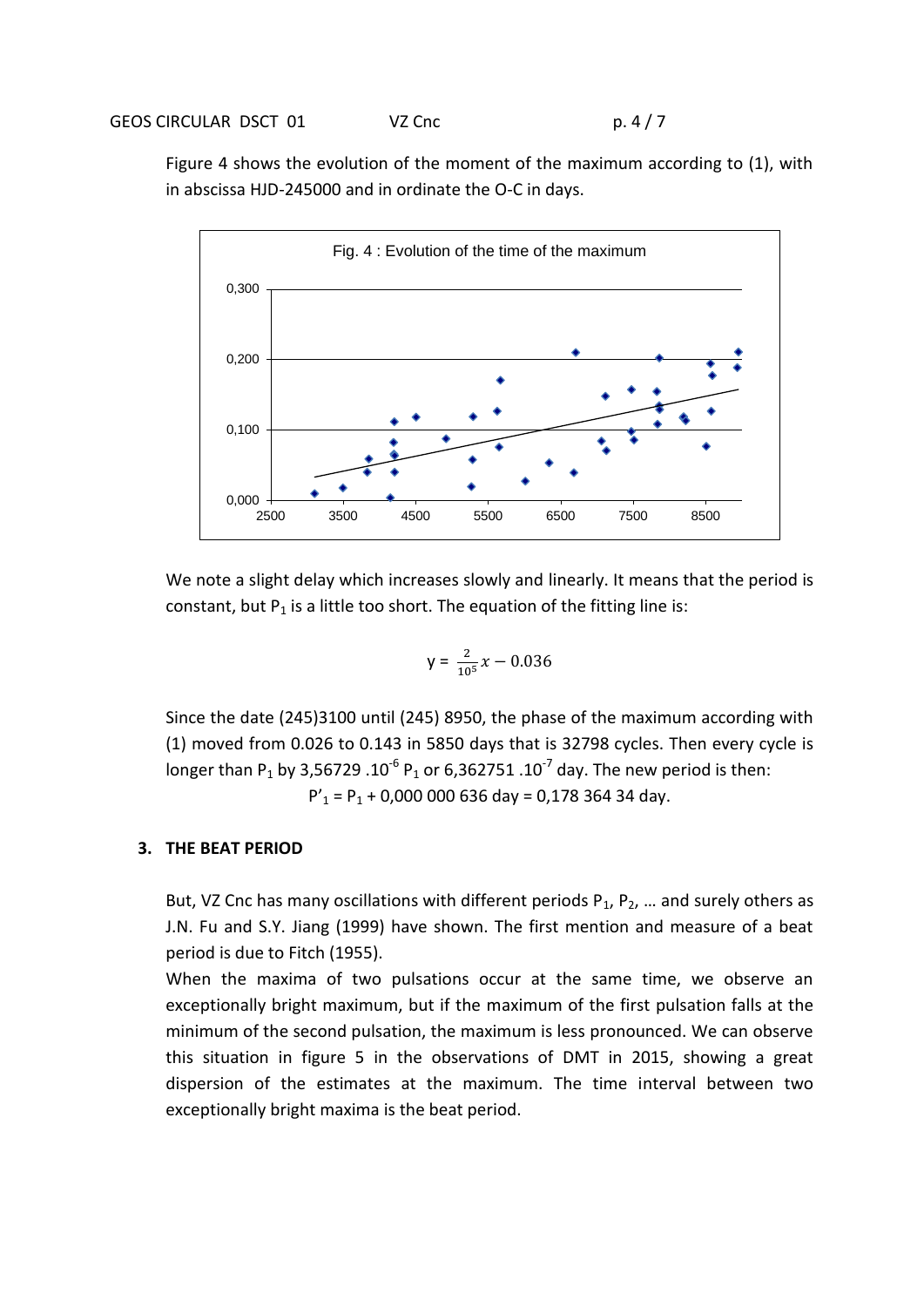

To calculate this period, we consider the magnitudes observed during the maxima as the magnitudes of a "variable" star, so we have to determine the period of this "variable". We computed this period by two different methods:

## **a) The PDM method.**

Figure 6 shows a periodogram drawn by this method (Stellingwerf, 1978), searching periods between 0.2 and 0.9 days with a step of 0.005 days (7 minutes).

The periods are in abscissa; in ordinate appear the sums of quadratic residuals, which are low in the vicinity of a possible period.



Figure 6: PDM periodogram from 0.2 to 0.9 day

We then observe, on this periodogram, downward peaks. Such peaks appear for the periods 0.3 d, 0.4 d, 0.48 d, 0.57 d, 0.72 d and 0.9 d.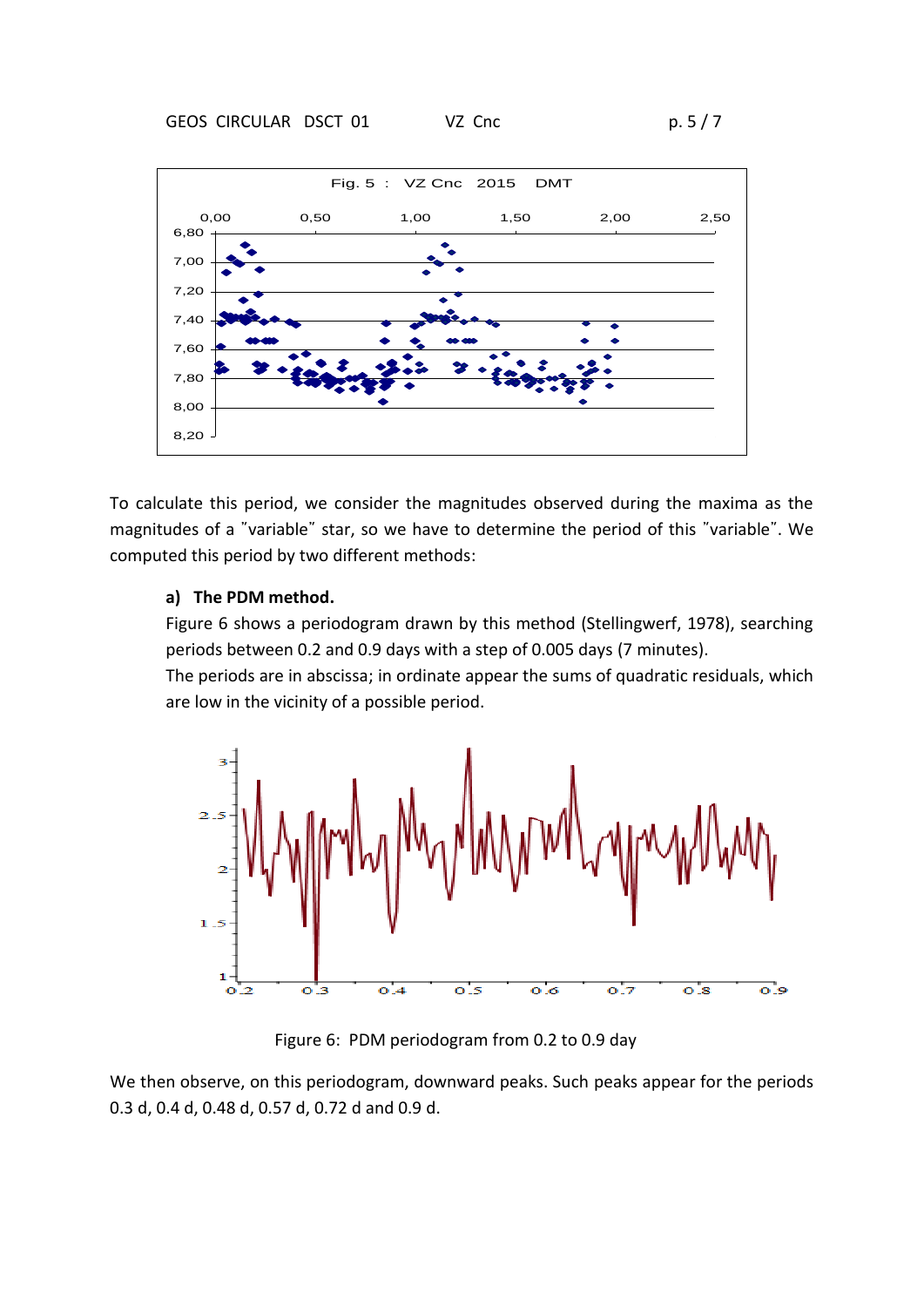## **b) The Fourier method.**

The method consists in representing the observations by a fitted sine curve :

 $y = a \sin(2kt + \varphi) + d$ 

Where d is the mean magnitude, a the semi-amplitude and  $\varphi$  is the parameter to be fitted.

The figure 7 shows the periodogram obtained with this method.



Figure 7: Fourier periodogram from 0.2 to 0.9 day.

Peaks appear for 0.42 d, 0.48 d, 0.51 d, 0.57 d, 0.63 d, 0.72 d and 0.83 d.

Some periods appear only on one periodogram, because visual observations are not very accurate (in time and in magnitude of the maximum). We plotted also more detailed periodograms (step of 0.0001 day or 9 seconds) but we find nothing new.

## 4. **ANALYSIS OF THE OBSERVATIONS**

J.N. Fu and S.Y. Jiang (1999) found the following frequencies (cycles per day) in their measurements of VZ Cnc :

| $f_1 = 5.6066$ | $f_a = 16.8188$ |
|----------------|-----------------|
| $f2 = 11.2128$ | $f_5$ = 12.6095 |
| $f_3$ = 7.0022 | $f_6$ = 1.3957  |

 $f_1$  is the main frequency corresponding to the period of 0.178 days (P<sub>1</sub>).  $f_3$  corresponds to a period of 0.143 days. The other ones,  $f_2$ ,  $f_4$  and  $f_5$  are aliases of  $f_1$ and f3. The frequencies  $f_2$ ,  $f_5$  and  $f_4$  are out of our search range (0.2-0.9 days). We think we cannot find high frequencies visually because we have not a high precision on the time of the maxima; furthermore our search used only the estimates around the maxima and all our 2500 observations would be necessary to rediscover these frequencies.